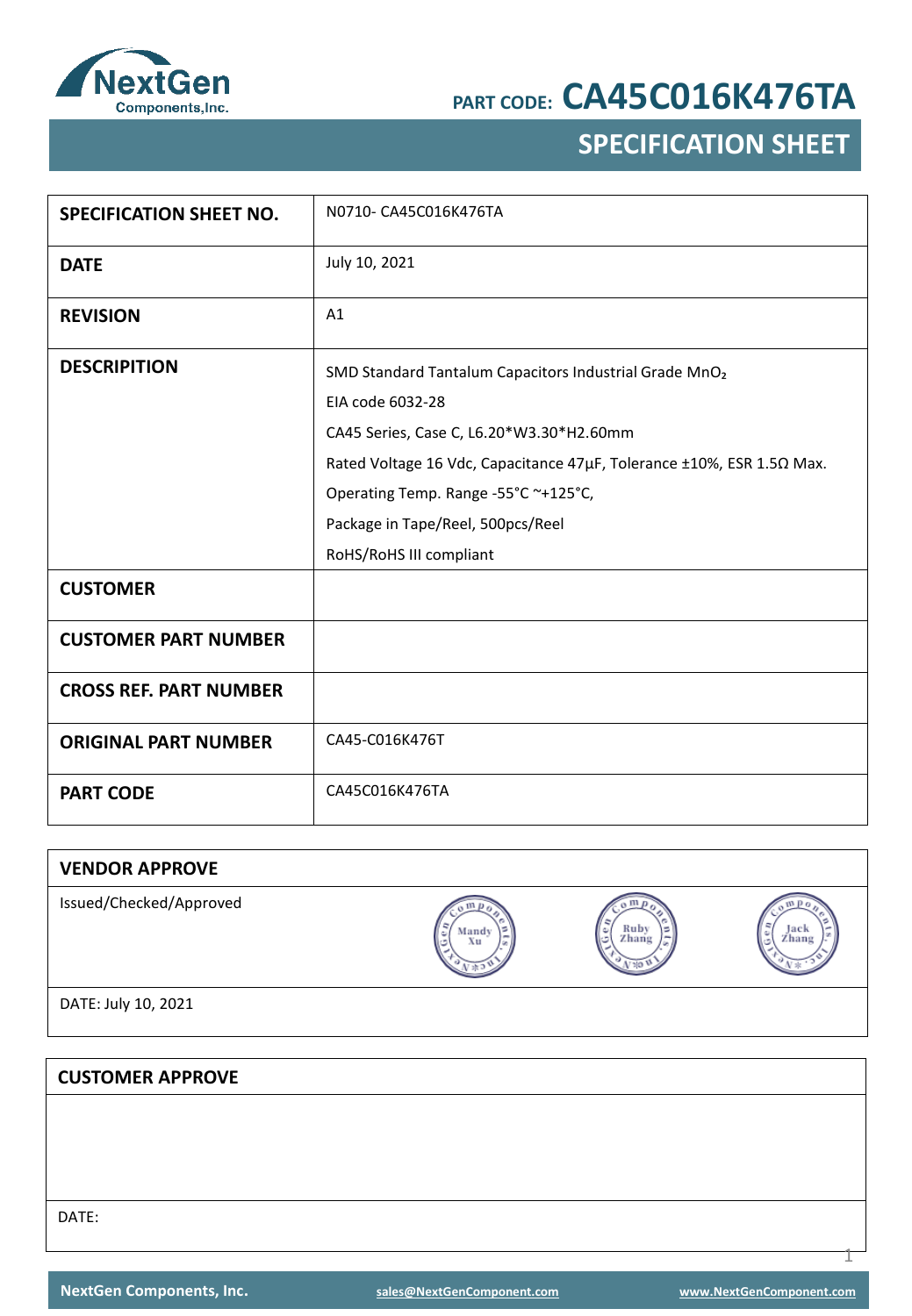

**SMD TANTALUM CAPACITORS CA45 SERIES CASE C**

### **MAIN FEATURE**

- RoHS III Compliant
- Wide Operating Temperature Range -55~+125℃
- Small volume, High Stability
- Good Frequency Characteristic

### **APPLICATION**

- For Surface Mount Consumer Electronic Equipment
- Color TV sets, PC, Mobile Telephone sets Pickup camera Radar etc.

### **PART CODE GUIDE**



| <b>CA45</b> | 016 | $- - -$<br>- , c | - - |
|-------------|-----|------------------|-----|
|             |     |                  |     |

1) CA45: Series code for SMD Standard Tantalum Capacitors Industrial Grade MnO<sub>2</sub>

2) **C**: Case size code for Dimension L6.20\*W3.30\*H2.60mm, EIA code 6032-28

3) **016**: Rated voltage Code, 016: 16 Vdc

4) **K**: Capacitance Tolerance code, K: +/-10%; M: +/-20%

5) **476**: Capacitance Code: 1st two digits represent Significant figures, 3rd Digit specifies number of Zeros, 476: 47μF

- 6) **T**: Package in Tape/Reel, 500pcs/Reel
- 7) **A**: Internal control or Customer's Special Code (A~Z or 1~9)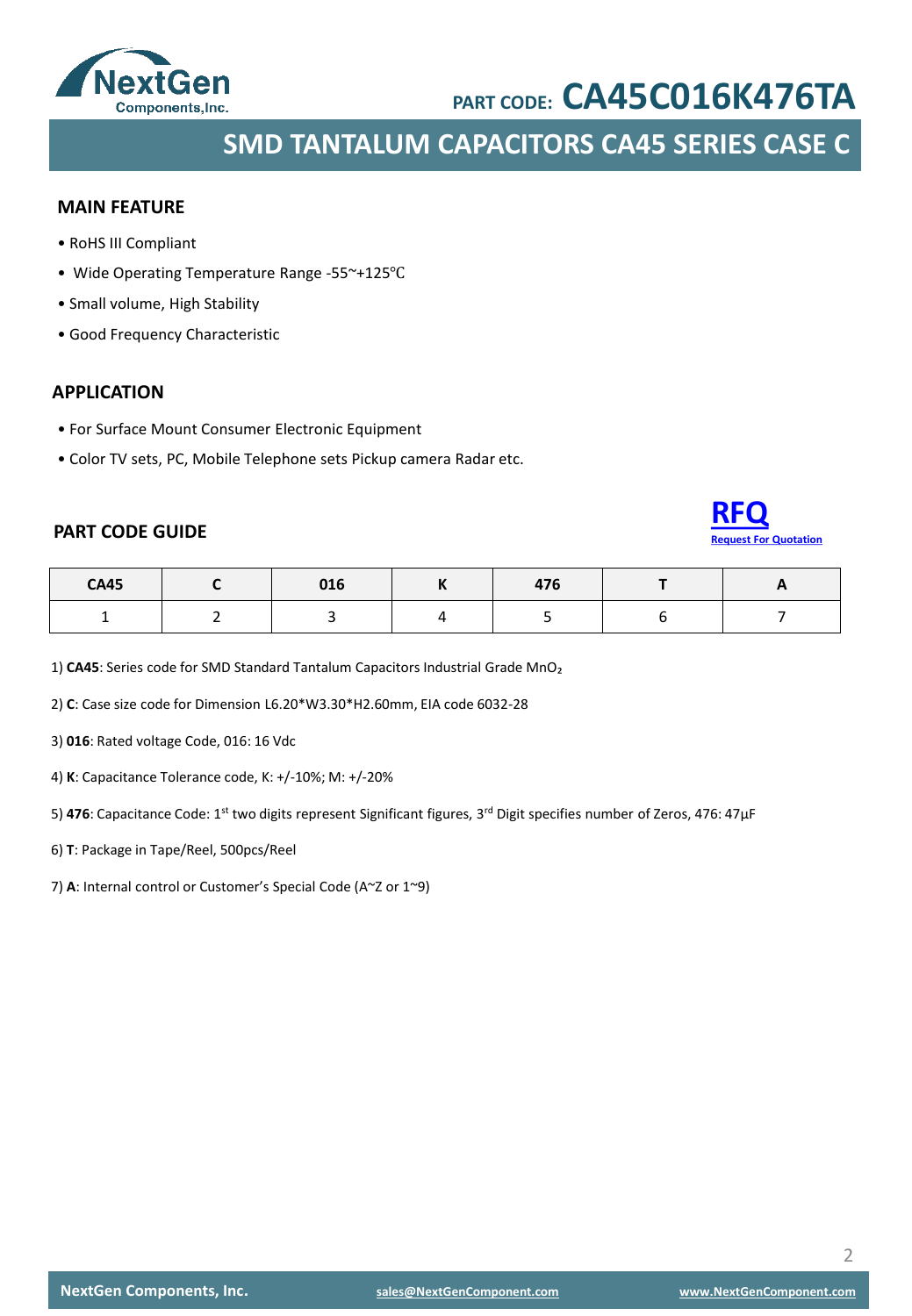

**SMD TANTALUM CAPACITORS CA45 SERIES CASE C**





| Code             |     | ∽<br>G |     |    |    | ╌  |    |    |    |
|------------------|-----|--------|-----|----|----|----|----|----|----|
| Rate Voltage (V) | 2.5 |        | b.3 | 10 | 16 | 20 | 23 | رر | οu |

3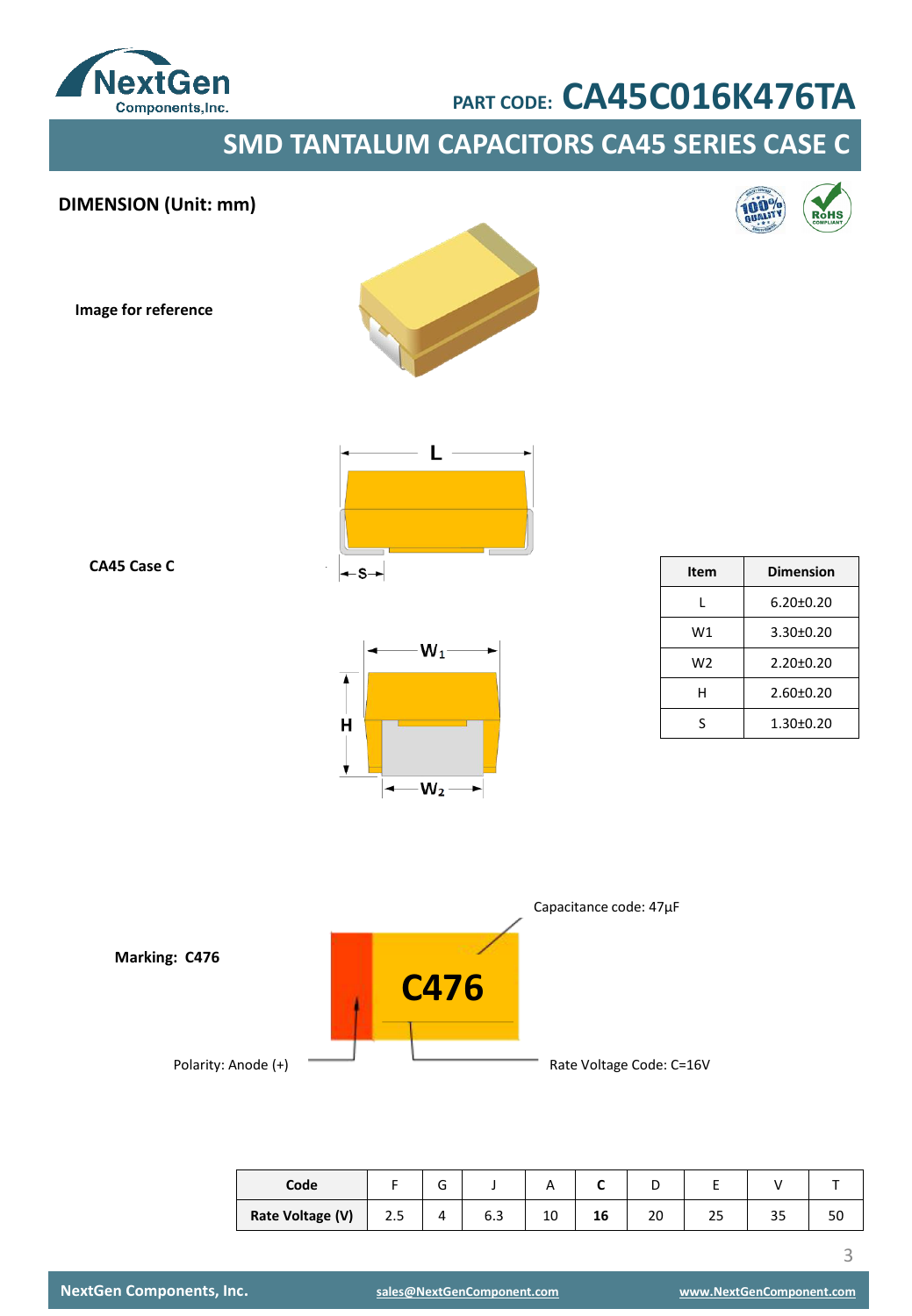

**SMD TANTALUM CAPACITORS CA45 SERIES CASE C**

### **PRODUCT STRUCTURE Image for reference**



### **LAND DIMENSIONS/COURTYARD**



**Density Level A:** For low-density product applications. Recommended for wave solder applications and provides a wider process window for reflow solder processes. **Density Level B**: For products with a moderate level of component density. Provides Recommended Profile Conditions for reflow solder processes. **Density Level C**: For high component density product

applications. Before adapting the Min. land pattern variations, the user should perform qualification testing based on the conditions outlined in IPC - 7351). **Note:** 

1. Height of these chips may create problems in wave soldering.

2. Land pattern geometry is too small for silkscreen outline.

| Case<br>Code | Item                                                        | Code           | <b>Dimension</b><br>(mm) |
|--------------|-------------------------------------------------------------|----------------|--------------------------|
| C            | Density                                                     | W              | 2.35                     |
| (EIA         | Level A<br>Max.                                             | L              | 2.77                     |
| 6032-28)     | (Most)                                                      | S              | 2.37                     |
|              | Land<br>Protrusion                                          | V1             | 8.92                     |
|              |                                                             | V <sub>2</sub> | 4.50                     |
|              | Density                                                     | W              | 2.23                     |
|              | Level B<br>Max.<br>(Nominal)<br>Land<br>Protrusion          | Г              | 2.37                     |
|              |                                                             | S              | 2.57                     |
|              |                                                             | V1             | 7.82                     |
|              |                                                             | V <sub>2</sub> | 4.00                     |
|              | Density<br>Level C<br>Max.<br>(Least)<br>Land<br>Protrusion | W              | 2.13                     |
|              |                                                             | L              | 1.99                     |
|              |                                                             | S              | 2.73                     |
|              |                                                             | V1             | 6.96                     |
|              |                                                             | V <sub>2</sub> | 3.74                     |

4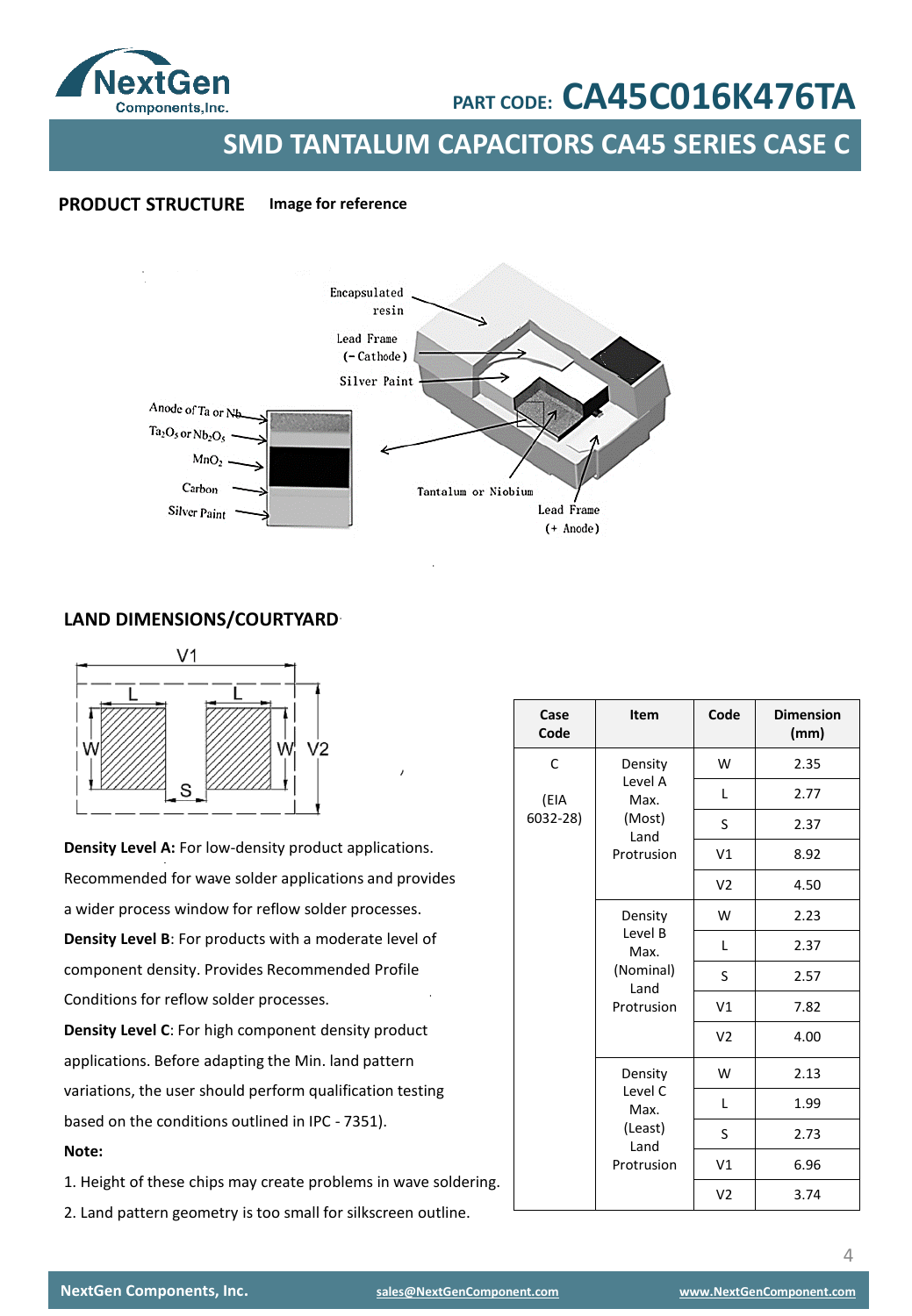

**SMD TANTALUM CAPACITORS CA45 SERIES CASE C**

## **ELECTRONICAL CHARACTERISTICS**

| Item                                         | Unit            | Symbol         | Characteristic                                                                                                                            | Condition                                                           |
|----------------------------------------------|-----------------|----------------|-------------------------------------------------------------------------------------------------------------------------------------------|---------------------------------------------------------------------|
| <b>Operating</b><br><b>Temperature Range</b> | °C              |                | $-55^{\sim}+125$                                                                                                                          | $\omega > 85^{\circ}$ C<br><b>Applying Voltage</b><br>Derating: 10V |
| <b>Rated Voltage</b><br>Range                | V <sub>DC</sub> |                | 16                                                                                                                                        |                                                                     |
| Capacitance<br><b>Tolerance</b>              | %               |                | ±10                                                                                                                                       | @25°C, 100Hz                                                        |
| <b>Leakage Current</b>                       | μA              | $\overline{0}$ | Measured after 5 Minutes Application<br>of rated voltage reading,<br>10≤ 0.01 CRUR or 7.5µA Max.<br>whichever is greater @25 $^{\circ}$ C | $Cr: (\mu F)$ Nominal<br>Capacitance<br>UR: (V) Rated voltage       |
| Capacitance                                  | μF              | C <sub>R</sub> | 47                                                                                                                                        | @25°C, 100Hz                                                        |
| <b>Dissipation Factor</b>                    | %               | $tg\delta$     | 6.0 Max.                                                                                                                                  |                                                                     |
| <b>ESR</b>                                   | Ω               |                | 1.5 Max.                                                                                                                                  | @25°C, 100KHz                                                       |

## **TEMPERATURE CHARACTERISTICS**

| <b>Item</b>                                  | Unit      | <b>Dissipation Factor</b><br>(tgδ Max)                                                                            |       |        | Capacitance change |                           |        |        | Leakage Current<br>$(1$ Max.) |
|----------------------------------------------|-----------|-------------------------------------------------------------------------------------------------------------------|-------|--------|--------------------|---------------------------|--------|--------|-------------------------------|
| <b>Temperature</b><br><b>Characteristics</b> |           |                                                                                                                   |       |        |                    | @Nominal Capacitance 47µF |        |        |                               |
|                                              | $\circ$ C | $-55$                                                                                                             | $+85$ | $+125$ | $-55$              | $+85$                     | $+125$ | $+85$  | $+125$                        |
|                                              | %         | 9                                                                                                                 | 9     | 12     |                    |                           |        |        |                               |
|                                              | %         |                                                                                                                   |       |        | ±10                | ±10                       | ±12    |        |                               |
|                                              | μA        |                                                                                                                   |       |        |                    |                           |        | $8*10$ | $10*10$                       |
| <b>Load Life</b>                             |           | $\leq 8$ * of the<br>≤150%<br>Within $±$ 10%<br>of the specified value<br>of the initial value<br>specified value |       |        |                    |                           |        |        |                               |
| <b>Failure Rate Level</b>                    |           | Under the normal load of 1000 hours, the failure rate of the product is less than<br>100 ppm                      |       |        |                    |                           |        |        |                               |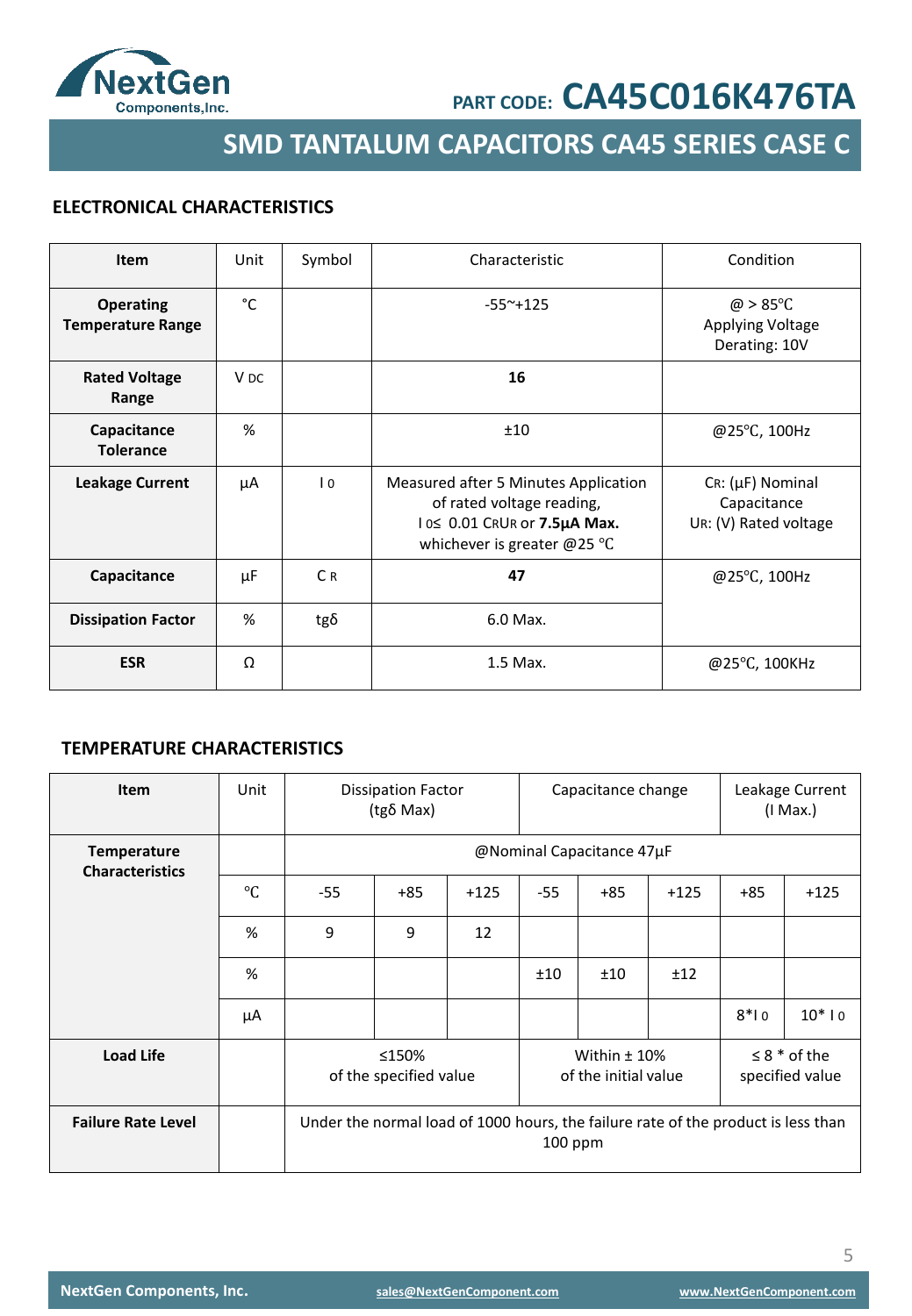

## **SMD TANTALUM CAPACITORS CA45 SERIES CASE C**

### **APPLICATION NTOE**

### **Storage Condition**

1) Environmental temperature:  $10^{\circ}$ C ~ +30°C

- 2) Relative humidity no more than 60%
- 3) Storing period: No more than one and half year since the date of stocking.

#### **Application Guide**

#### **1) Ripple Current and Voltage**

If the ripple current is applied to the capacitor, the Joule heat (power dissipated) will be generated in the capacitor,

so it will affect the reliability of the capacitor.

(1) Power Dissipated

The actual power dissipated can be calculated using the following formula:  $P=I^2 \times ESR$ ………Formula 1

P: Power dissipated (W); I: Ripple current (A); ESR: Equivalent series resistance (Ω)

Power Dissipation for Case C ( EIA Code 6032-28): 90mW Max. @+25°C

(2) Ripple Current

Using the maximum power dissipation 90mW Max., the ripple current can be calculated using the following

formula:  $I = \sqrt{\frac{P}{ESR}}$  ×K×F............Formula 2

K: Temperature derating factor...... Table 1; F: Frequency derating factor........ Table 2

ESR: Refer to the ratings of each specific product

### Table 1: Temperature Drop Factor K

| <b>Temperature</b> | <b>Temperature</b><br><b>Derating Factor K</b> |
|--------------------|------------------------------------------------|
| 25 °C              |                                                |
| 85 °C              | 0.9                                            |
| 125 °C             | በ 4                                            |

Table 2: Frequency Derating Factor F

| <b>Frequency</b><br>(KHz) | 10   | 100 | 500  | 1000 |
|---------------------------|------|-----|------|------|
| MnO <sub>2</sub>          | 0.80 | 1.0 | 1.15 | 1.20 |
| Polymer                   | 0.75 | 1.0 | 1.10 | 1.30 |

Using formula 3 to calculate corrugated voltage E: E=Z×I………. Formula 3

E: Ripple voltage; Z: Specific frequency impedance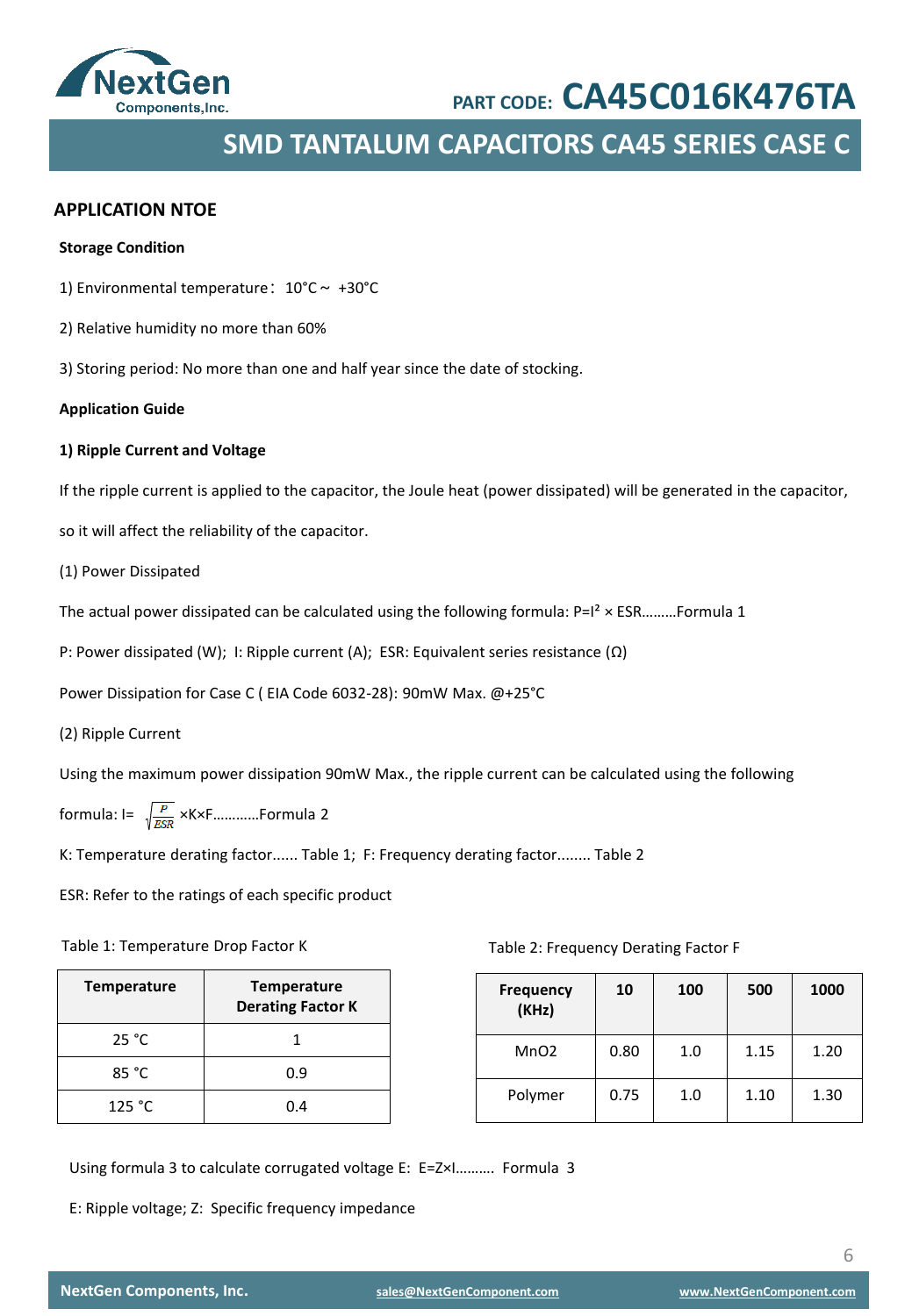

**SMD TANTALUM CAPACITORS CA45 SERIES CASE C**

### (3) Ripple Voltage

The ripple voltage applied to the capacitor is limited by three criteria.

- (a) The power dissipation in the ESR of capacitor must not exceed 90mW Max. @+25°C
- (b) The positive peak AC voltage plus the DC bias voltage must not exceed the DC voltage rating of the capacitor.

(c) The negative peak AC voltage, in combination with the bias voltage, if any , must not exceed the permissible

reverse voltage ratings presented .

### **2) Reverse Voltage**

Solid tantalum capacitors are polarized devices , and applied reverse voltage can not be allowed . If the reverse

voltage is unavoidable, a small degree of transient reverse voltage is permissible for short periods as follow.

25°C……. 10% of Max. rated voltage or 1V whichever is smaller

85°C……. 5% of Max. rated voltage or 0.5V whichever is smaller

125°C……1% of Max. rated voltage or 0.1V whichever is smaller

Even under these restrictions, capacitors can not be used continuously in reverse voltage mode.

### **3) Working Voltage**

(1) For general applications, using 50% of rated voltage of capacitors or less.

(2) When used at the power circuit, low impedance circuit , coupling circuit or witching circuit which has leakage current problems, please design the circuit with voltage under 30% of the working voltage ( max 50%) to avoid

the adverse effect of the surge current.

(3) Derating voltage when temperature above 85°C.

When the chip tantalum capacitor is used at 85<sup>°</sup>C or more temperatures, the reduced voltage (UT) is calculated

from the following expression, however, note that the ambient temperature is not more than 125℃.

U T=V 0 (U R-U C)(T-85)/40

UR: Rated voltage (V); UC: Derating voltage at 125°C; T: Ambient temperature (°C )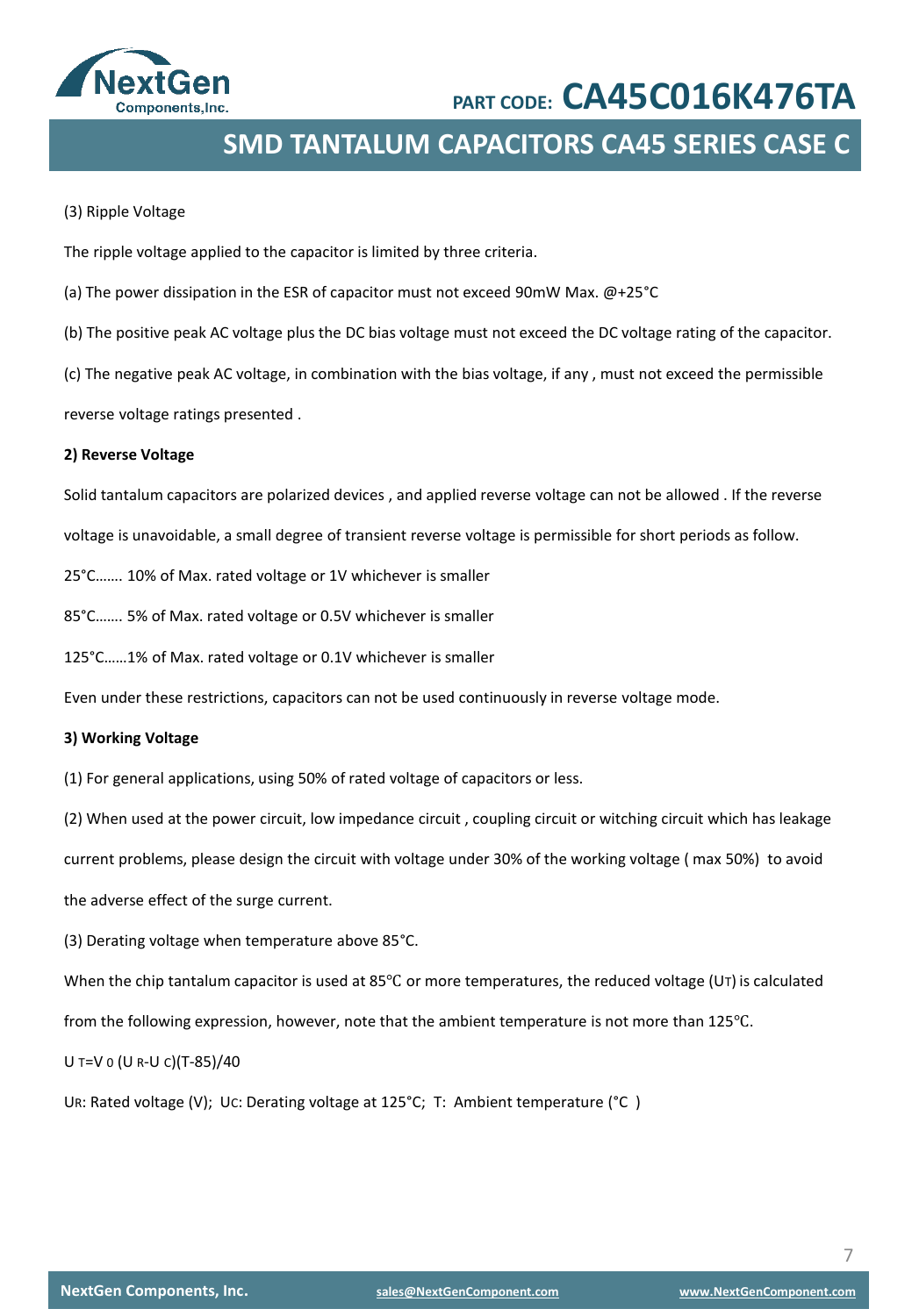

## **SMD TANTALUM CAPACITORS CA45 SERIES CASE C**

### **4) Protective Resistance**

In a circuit(switching circuit, charge / discharge circuit, etc.) that has an instantaneous current, series resistance is at least 3Ω/V, this can improve the reliability of tantalum capacitors. If the capacitor is in a low impedance circuit, the voltage applied to the capacitor should be half or one third of the rated voltage.

### **5) Redundancy**

MnO2 tantalum capacitors will heat, and may cause fire and burn in the short circuit . This is determined by the situation, time and other factors. When the circuit is designed, it is possible to provide the best possible space to keep the tantalum capacitor reliability.

### **6) Test Condition**

Ambient Temperature 25°C; Relative Humidity 60 to 70%; Air Pressure 800 to 1060mbar. Test and experiment, in order to make the test results not problems, it is necessary to will test the product after fully discharge. This product is a polar components, testing or when using it is strictly prohibited to will is negative pick back, in order to avoid performance failure

### **7) Soldering**

The SMD tantalum capacitor can be used for reflow soldering, which is not suitable for wave soldering and manual welding. The reflow temperature are ≤250°C, ≤ 5 seconds. If you must use manual welding, should use the melted solder to contact lead, and the electric soldering iron power should be less than or equal to 25W, temperature should be less than 300℃, welding time should be less than 3 seconds, can not use electric iron contact the product lead directly, and in particular, can not contact the product ontology directly. Recommended profile conditions for convection and IR reflow reflect the profile conditions of the IPC/J-STD-020D standard for moisture sensitivity testing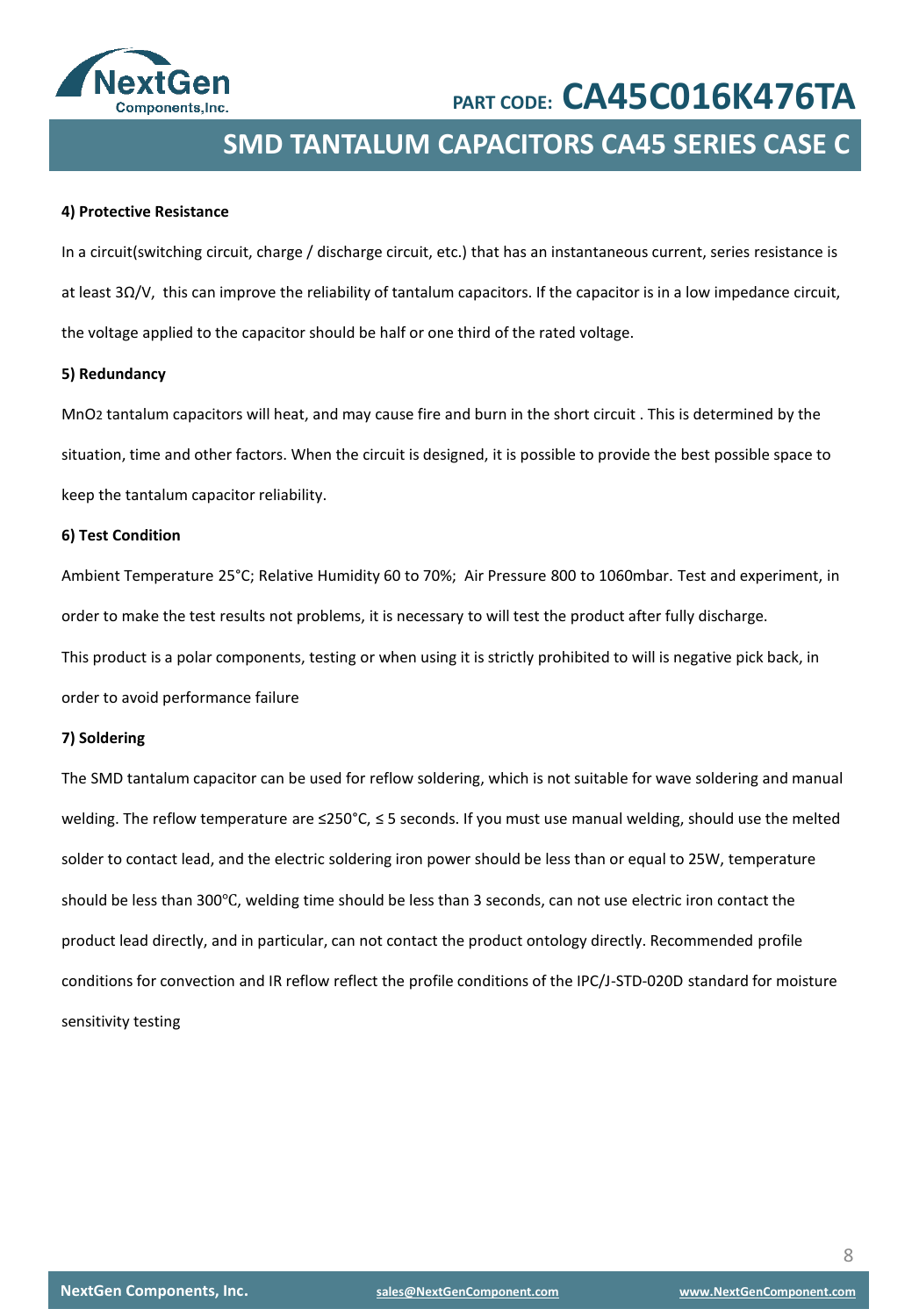

**SMD TANTALUM CAPACITORS CA45 SERIES CASE C**

### . **8) Recommended Profile Conditions**



**Time**

| <b>Characteristics</b>                   | Unit      | Symbol                | SnPb Assembly | Pb-Free Assemble |
|------------------------------------------|-----------|-----------------------|---------------|------------------|
| Preheat Temperature Min.                 | °C        | T smin                | 100           | 150              |
| <b>Preheat Temperature Max.</b>          | °C        | T smax                | 150           | 200              |
| <b>Preheat time</b>                      | Second    | T <sub>s</sub>        | 60~120        | 60~120           |
| Ramp-up Rate                             | °C/Second | TLtoTp                | $\leq$ 3      | $\leq$ 3         |
| <b>Liquidous Temperature</b>             | °C        | <b>Τ</b> <sub>L</sub> | 183           | 217              |
| <b>Time Above Liquidous</b>              | Second    | t L                   | 30~150        | 60~150           |
| <b>Peak Temperature</b>                  | °C        | T p                   | 220 or 235    | 245 or 250       |
| Time within 5°C Max. Peak<br>Temperature | Second    | t p                   | $\leq 10$     | $\leq$ 3         |
| Ramp-down Rate                           | °C/Second | TptoTL                | $\leq 6$      | $\leq 6$         |
| Time 25°C to Peak<br>Temperature         | minute    |                       | $\leq 6$      | $\leq 6$<br>9    |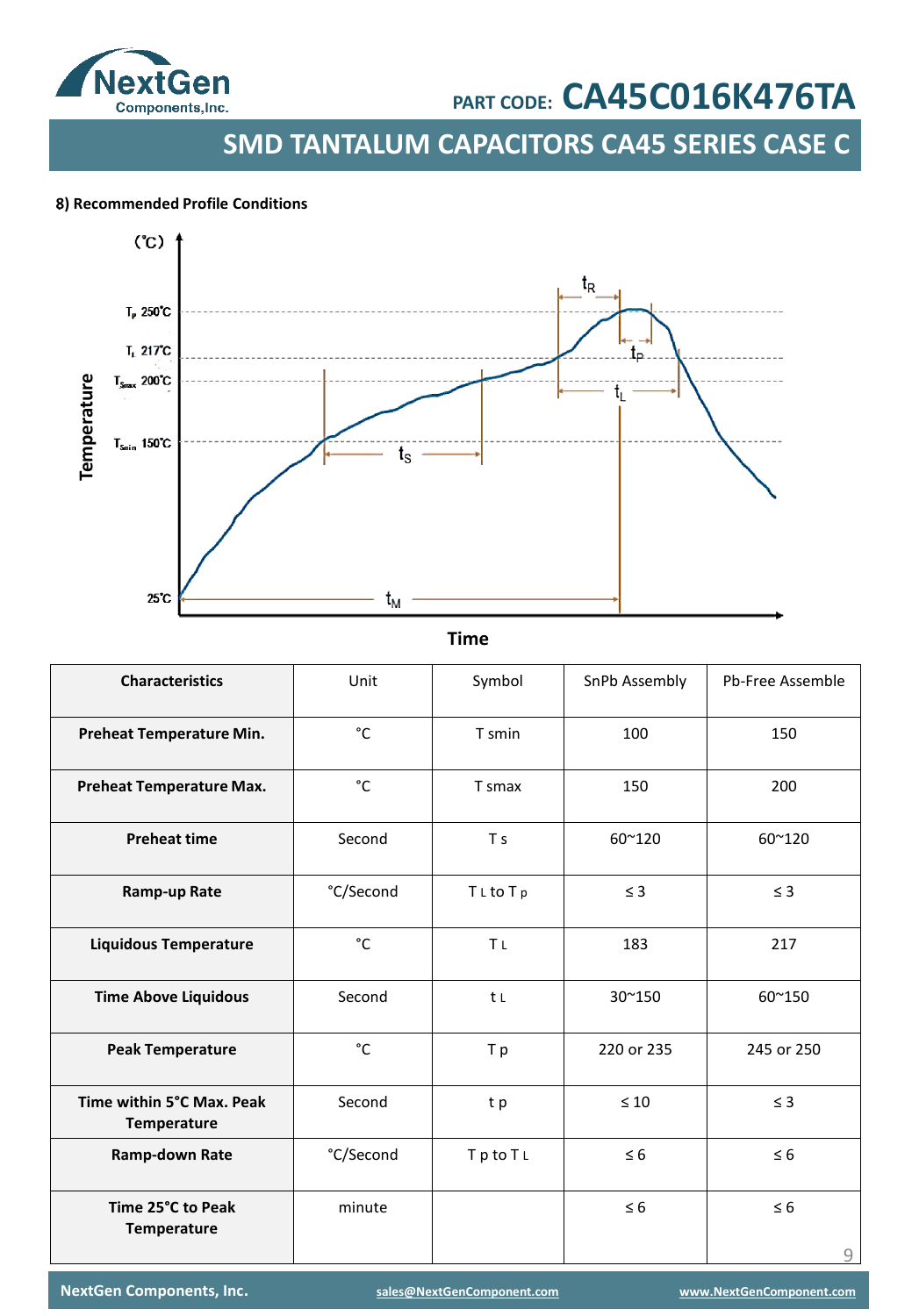

**SMD TANTALUM CAPACITORS CA45 SERIES CASE C**

### **9) Recommended Voltage Derating Guidelines**



| <b>Condition</b>                                | $-55 °C ° 85 °C$ |
|-------------------------------------------------|------------------|
| % Change in Working DC Voltage with Temperature | Vr               |
| Recommended Max. Application @VR ≤10V           | 50 of VR         |
| Recommended Max. Application @VR ≥16V           | 30% of VR        |